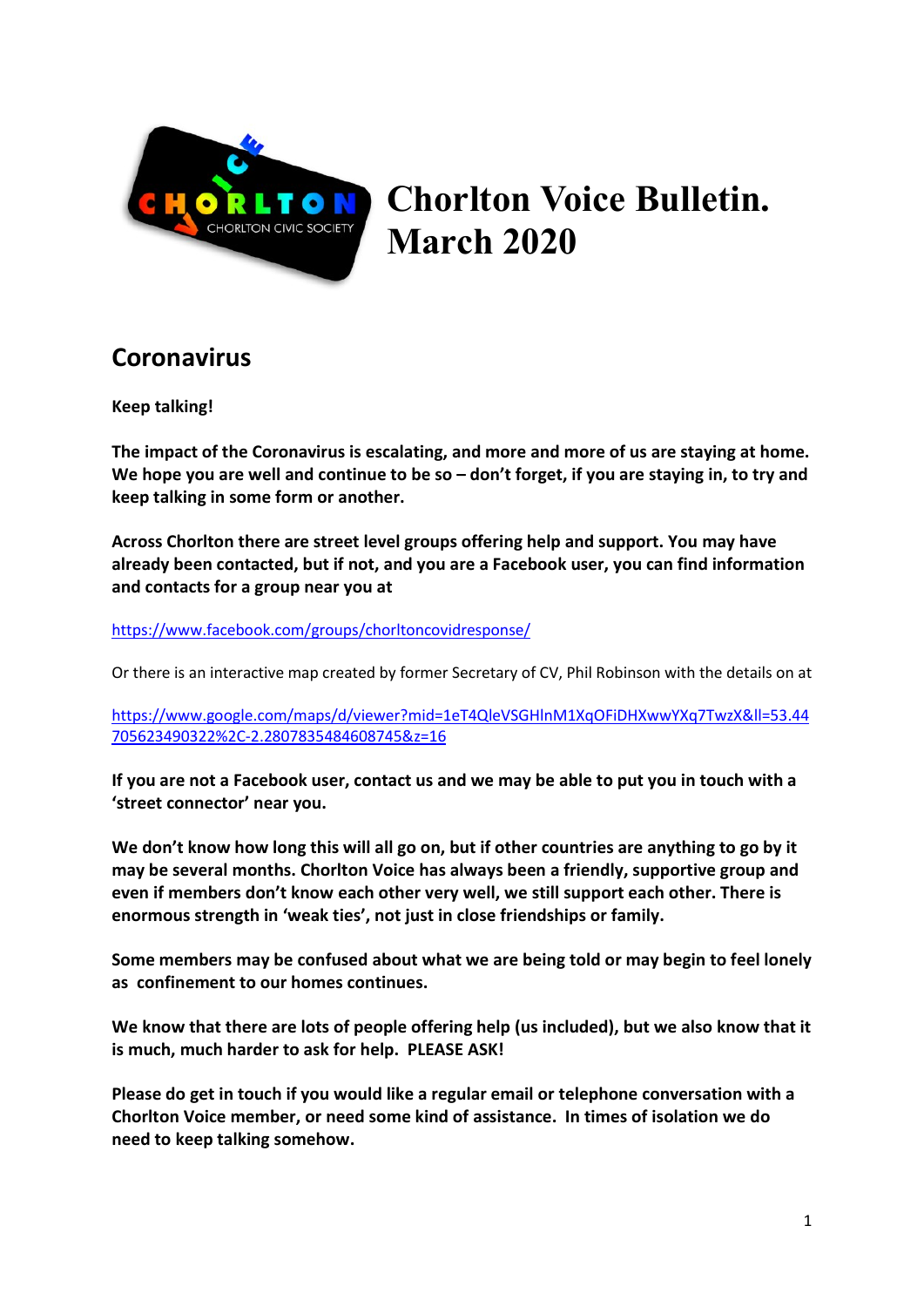We know it is hard, but PLEASE ASK.

Contact Carolyn on chair@chorltonvoice.org or 0161 881 6887

Cath Brownhill : catherine.brownhill@ntlworld.com 07722958541 or 0161 881 1941

Mary McGovern: mmcgovern1@sky.com 077911 78011

#### Frontline workers

If you are a health worker, or care worker, and feeling overwhelmed by your daily experiences or the expectations laid upon you, and would like a friendly ear to listen, then please contact us. Contact Carolyn on chair@chorltonvoice.org or 0161 881 6887

### Volunteering

Thanks to Cllr Eve Holt for this info - If you are wondering how to help more widely, then MACC and 10GM are coordinating across Manchester and Greater Manchester to get help where it needed. They've asked volunteers to sign up here:

https://www.,anchestercommunitycentral.org/volunteer-centre-manchester

#### Events and Cancellation of Meetings

Along with everyone else we have cancelled forthcoming meetings and activities:

- The April Bring and Share Social is cancelled, and so is the May meeting (due on 12<sup>th</sup> May). We may have to cancel the July meeting too, but will let you know at a later date.
- We have cancelled this year's Arts Festival and will plan for next year's from 15- 23<sup>rd</sup> May. We are looking into the possibility of putting on a virtual Arts Festival.
- CPR training will be postponed.
- The Exhibition that the Chorlton and Whalley Range Dementia Action Group was planning in the Library has been postponed.
- The Chorlton Alliance meetings have been postponed.
- The Chorlton Park Climate Action meeting on  $26<sup>th</sup>$  March has been cancelled
- The Chorlton Climate Action bid to the Lottery is still in progress, contact Claire.stocks@gmail.com if you would like to be actively involved in the bid preparation
- The meeting of the South Manchester civic Societies and the AGM of the NW Associaiton of Civic Trust and Societies have all been postponed.
- All our planned visits are off for the moment.